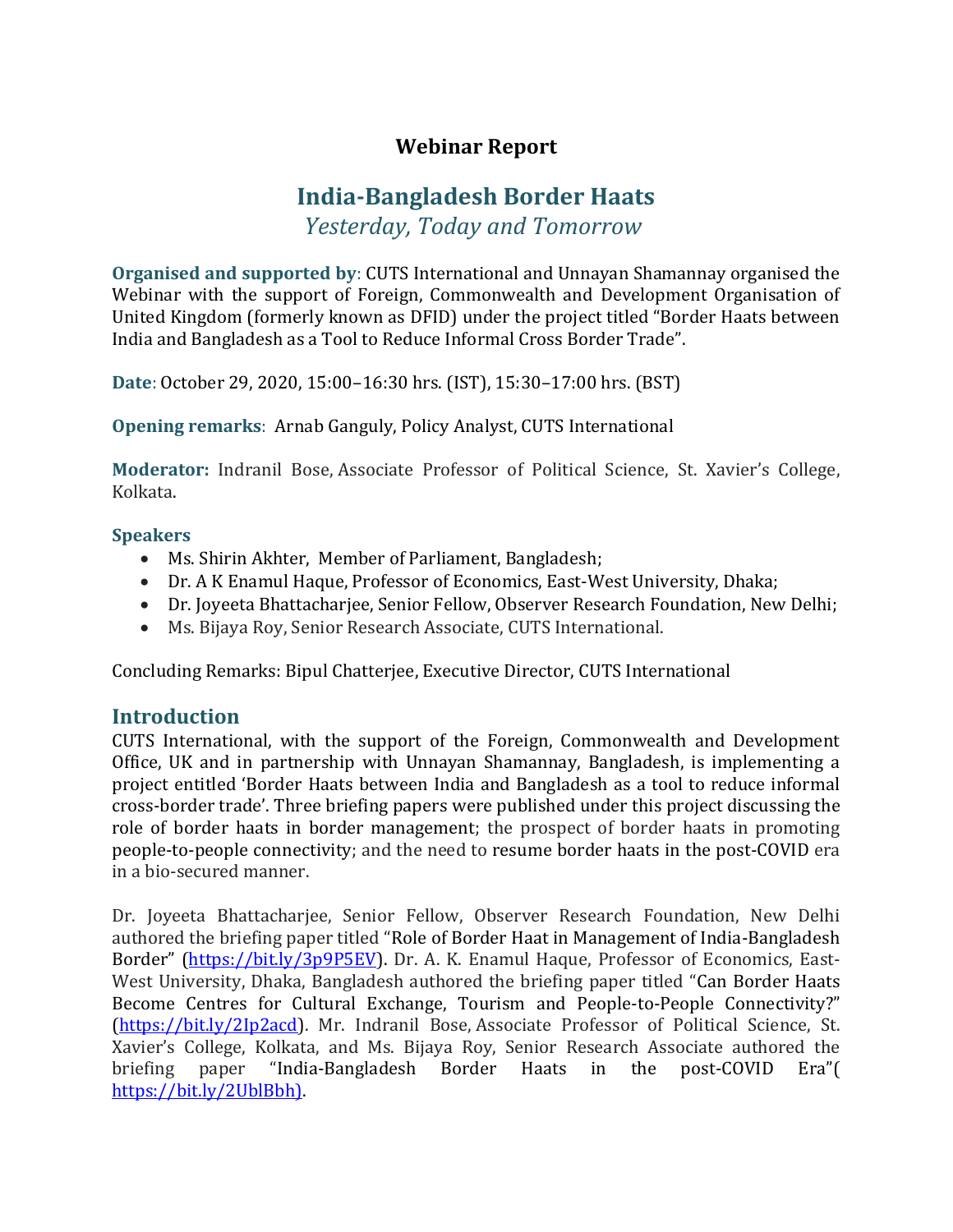## **Background and Context**

Traditionally, border management was perceived, from the prism of security. Therefore, India undertook a policy of restraining development in the areas adjacent to the international boundary. But, border haats have been transformational in the management of the India and Bangladesh border.

The border haats bolstered development in the border region by generating livelihood opportunities and controlling cross-border illegal activities. Moreover, they also served as a forum for cross-border people-to-people communication. But, the outbreak of the COVID-19 led to the suspension of the border haats for an indefinite period, diluting the benefits accrued to the local communities.

Therefore, this webinar was an endeavour to discuss the importance of border Haats in effectively managing the borders; strengthening people-to-people connectivity at the grassroots level; and put forth recommendations to facilitate re-opening of the India-Bangladesh border haats and promote them as centres for tourism, cultural exchange and people-to-people connectivity.

## **Highlights of the Panel Discussion**

#### *Border Haats and its role in facilitating better border management and strengthening People-to-People connectivity at the local level*

India and Bangladesh share 4,096 km of an international border. Yet when one delves into the history of this piece of political engineering, one realises that the border was a rather artificial construct which ran through people's houses, hearts, and lives. Border haat however, provided the opportunity to reunite people and families who were divided by international borders. These opening remarks were made by Indranil Bose, Associate Professor of Political Science, St. Xavier's College, Kolkata, in his opening remarks.

Border Haats are a rough-and-ready market, at the zero points, that allows local communities from both India and Bangladesh to trade in vegetables, fruits, spices, food items, agri-implements, cosmetics, toiletries, garments, melamine products, aluminum products, bamboo products, plastic products, fruit juice, processed food items, and other such indigenous products. They were established by the Government of India and Bangladesh to boost livelihood opportunities for the local communities, usually poor and marginalised.

According to Dr. A. K. Enamul Haque, Professor of Economics, East-West University, Dhaka, Bangladesh, the policies of the governments are very crucial in determining whether border areas will be conflict zones or friendship zones. After the establishment of the hard border between India and Bangladesh in 1965, the mistrust and conflicts in border regions started to grow.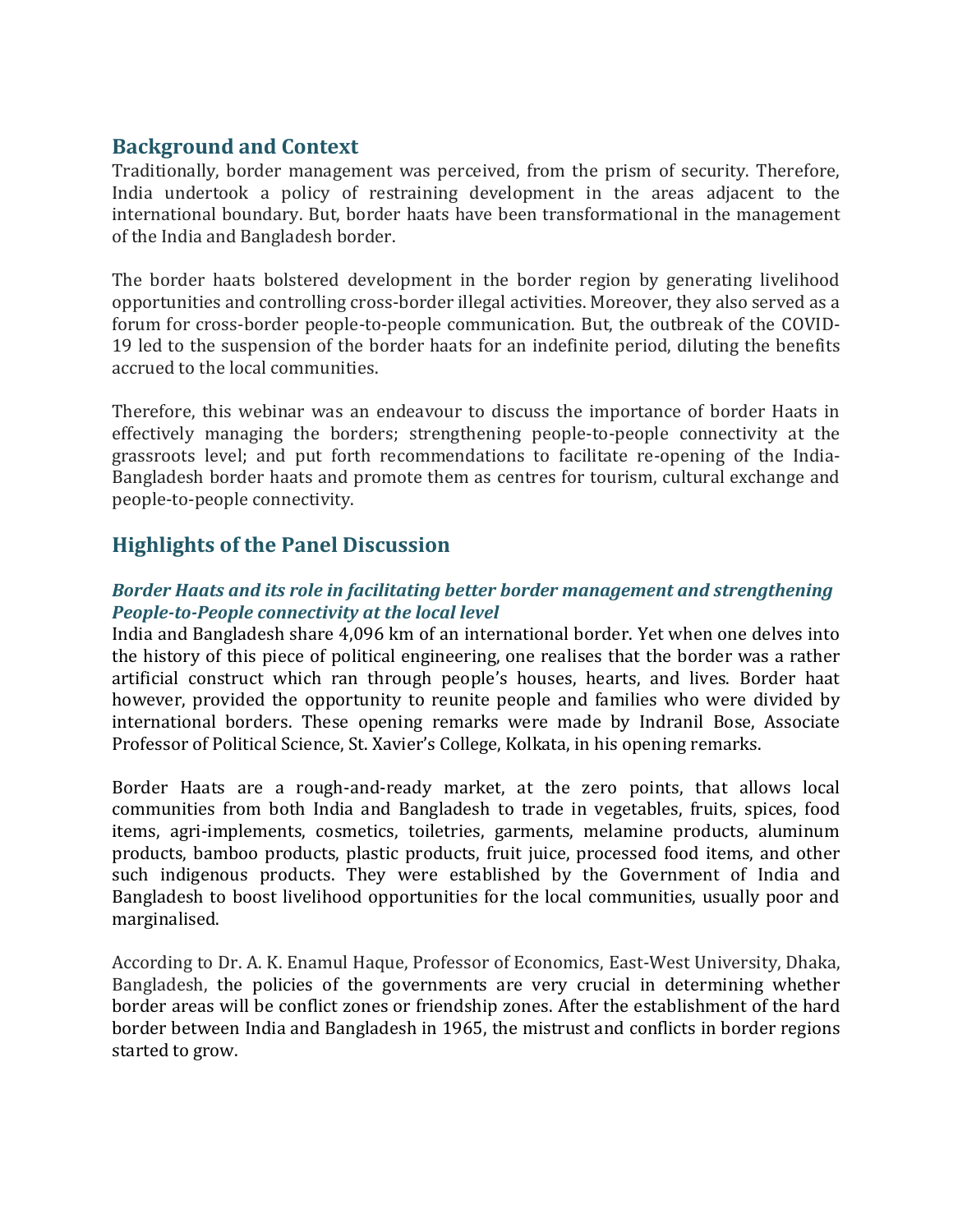In 2011 when the first border haat was established it proved to be a turning point in Indo-Bangla relations since it created an opportunity for communities residing in the border regions to strengthen trust among each other by understanding each other's culture and language. Apart from playing the role of a market, Border Haats also acted as re-union spots for friends and families separated by the barbed wires.

To promote people-to-people connectivity between border residents, he recommended issuing family reunion pass which may be availed by the border residents to visit family members across borders for a limited period; promoting border tourism and, developing special economic zones in the border areas which will also generate jobs among border residents.

Dr. Joyeeta Bhattacharjee, Senior Fellow, Observer Research Foundation, New Delhi, said that India's approach to managing the border was security-centric and hence militaristic. It did not improve the socio-economic condition of the border residents. On the contrary, informal trade and illegal activities flourished in the border areas owing to the availability of limited livelihood opportunities.

The opening of border haat has marked a paradigm shift in the basic approach towards border management from militaristic to people-centric. This paradigm change yielded several positive impacts among local communities residing on either side of the borders. Dr. Bhattacherjee further added that the border haats have proved to be a successful model for better border management where the border areas act as zones of peace driven by economics. In this regard, she emphasised the need for opening more border haats along the India-Bangladesh border.

Border haats have been instrumental in reducing informal trade and creating employment opportunities for grassroots stakeholders, including women. The haats have opened new opportunities for women to participate in income-generating activities and also to reconnect to their relatives through border haats. They have also played a significant role in strengthening diplomatic ties and people-to-people connectivity between India and Bangladesh said Ms. Shirin Akhter, Member of Parliament, Bangladesh.

She suggested organizing cultural events within the haats premises on special days such as independence day, International Mother Language, Day, etc. to promote cultural exchanges to enhance people-to-people connectivity among border communities.

She also mentioned that few traders are not happy with border haats as they are losing market for their indigenous products due to the import of Indian goods through border haats.

In this regard, Bipul Chatterjee, Executive Director, CUTS International, underlined that every initiative has got gainers and losers. While the establishment of border haats has expanded choice for consumers at the grassroots level, they have also impacted the sale of a few local indigenous products. There is a need to explore how to strike a balance between the two so that local communities residing on both sides of the border can enjoy more gains from this initiative.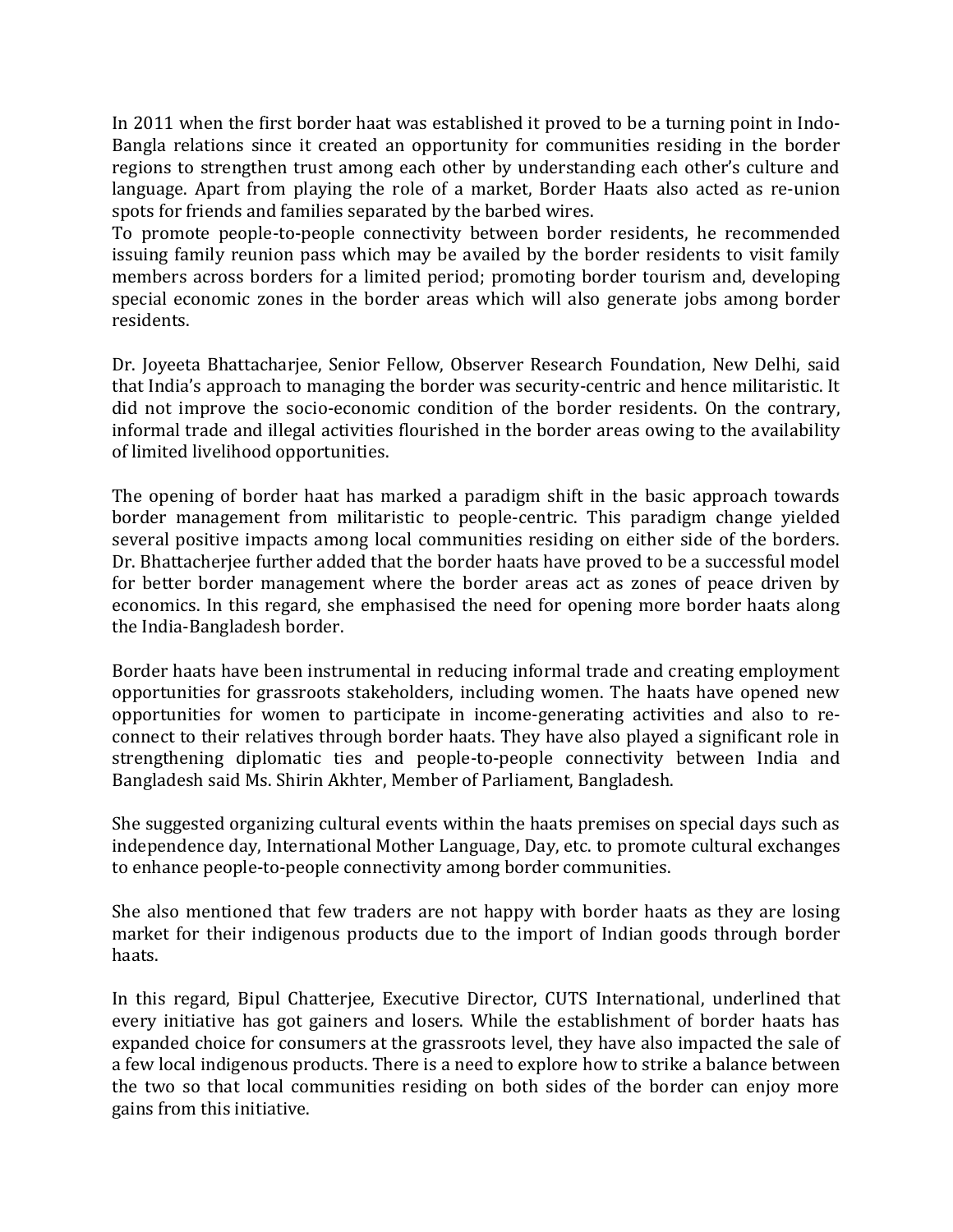#### *Need for re-opening Border Haats*

The suspension of the haat operations for an indefinite period due to COVID-19 is likely to cause the economic impoverishment of the local communities. Also, shrinking employment opportunities might force the local communities to re-engage in informal cross-border trade. Therefore, it is imperative to re-open border haats but without compromising the health and hygiene safety of the participants.

In this regard, Bijaya Roy, Senior Research Associate, CUTS International, recommended a list of operational guidelines that the Haat Management Committees might follow. It includes limiting the number of vendees per haat, ensuring proper sanitization facilities in the haat premises, increasing the number of haat days to compensate for a reduction in income due to reduces footfall, promoting the sale of essential products in the haat.

### **Key Issues Emerged during Open Discussion**

Presently, there are four operational border haats along the India-Bangladesh border in Meghalaya and Tripura states. Six more are about to become operational. Many other locations are also proposed for the establishment of border haats. But, there is a lack of awareness about border haats among people, even among officials and diplomats in both countries.

Therefore, it is important to create awareness about border haats among people by sharing the success stories of border haats in the form of the video documentary, awareness generation meetings, snippets, etc.

54 trans-boundary rivers between India and Bangladesh could be used for creating "Border Ghats". These would be floating markets where residents from both sides of the border could assemble to buy/sell products like border haats.

Arnab Ganguly, Policy Analyst, CUTS International mentioned that participation of women in border haats depends on the social construct of that place where the border haats are presently operational. As Meghalaya has a matrilineal society, the participation of women in the haat both as vendor and vendee is significant, compared to locations in Tripura and/or Bangladesh side of the haats where the societies are patriarchal and orthodox. Thus while establishing border haats are important, it also essential to develop strategies to enhance the participation of the women folks in the border haats.

He also underlined that the long-term sustainability of border haats would typically hinge on whether the border haats can create value chain connectivity among the local communities. As an example, he cited the case of the Kalaichar-Baliamari border haat that facilitated the formation of cross-border value in areca nut. This has created many ancillary income opportunities in the nearby border villages.

Monoj Roy, a former Additional Secretary in the Ministry of Commerce, Bangladesh, suggested conducting a study to identify the new commodities for which demand is created